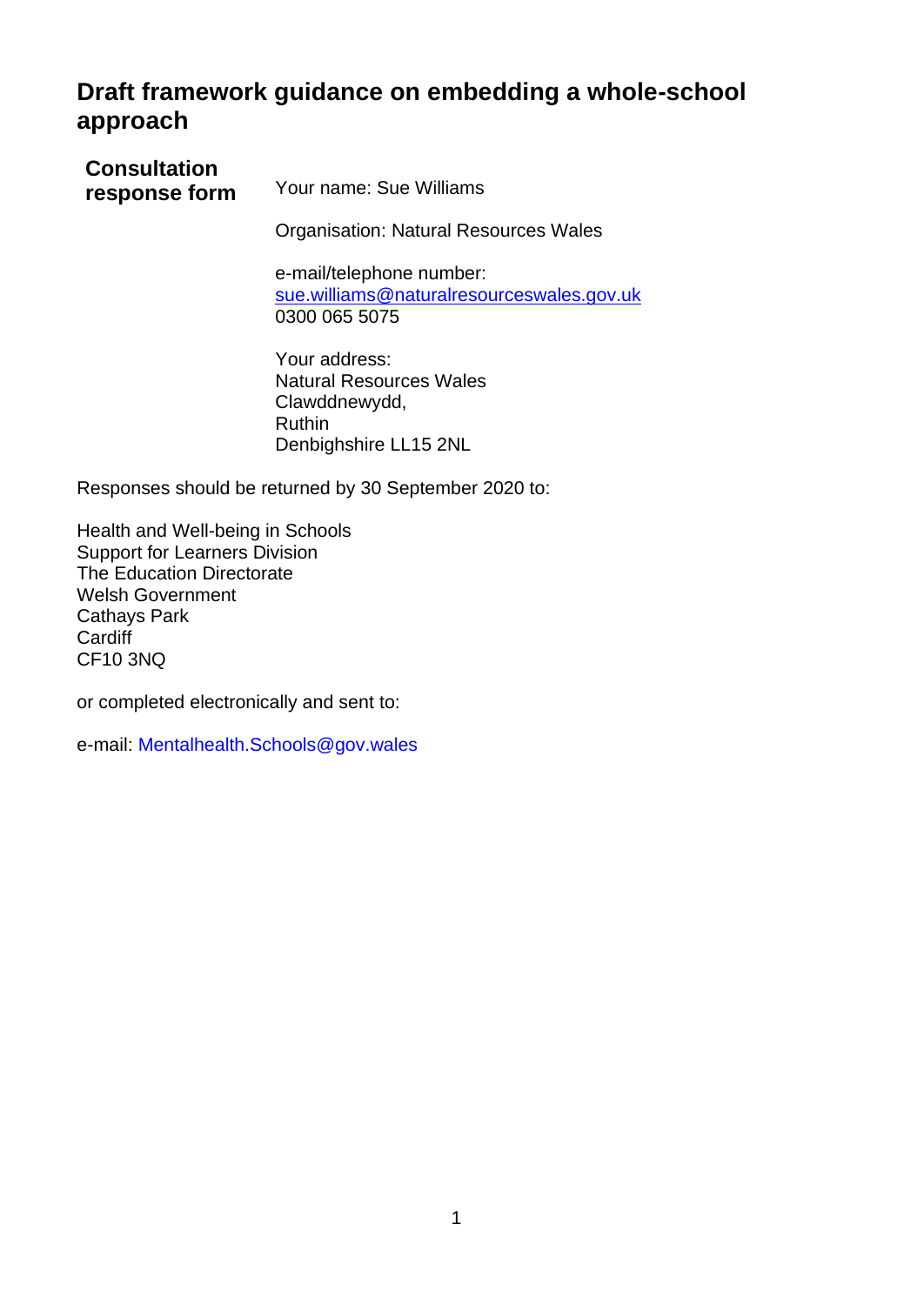**Question 1** – To what extent do you agree that the guidance will promote consistent whole-school approaches, supporting the positive emotional well-being and mental health of all learners and staff?

| <b>Strongly</b><br>agree |  | <b>Slightly</b><br>agree | − | <b>Neither</b><br>agree nor<br>disagree |  | <b>Slightly</b><br>disagree |  | <b>Strongly</b><br>disagree |  |
|--------------------------|--|--------------------------|---|-----------------------------------------|--|-----------------------------|--|-----------------------------|--|
|--------------------------|--|--------------------------|---|-----------------------------------------|--|-----------------------------|--|-----------------------------|--|

If you selected 'Slightly disagree' or 'Strongly disagree', please expand on what further amendments you think are necessary.

## **Supporting comments**

Natural Resources Wales welcomes the opportunity to comment on the draft framework and would like to raise the following general points:

- the absence of acknowledgment of the vital role the natural environment plays in promoting positive mental health and emotional well-being in children and school staff despite worldwide research that demonstrates this.
- the need for improved and expanded quidance on how the natural environment supports positive mental health and emotional well-being.
- the need for explicit reference to the natural environment as an inclusive, costeffective venue for health and well-being interventions to take place.
- the need for explicit quidance on the opportunities to increase physical activity whist learning and playing in the natural environment which in turn leads to improved mental health and well-being
- the need to ensure a skilled, confident and knowledgeable work force who understand how to promote health and well-being in nature through relevant activities that also embed pro-environmental behaviours.
- clarity around how the existing Health and Well-being Area of Learning and Experience (AoLE) will support the narrative of this framework considering its existing intention that states *"Engagement with this Area will help to foster a whole-school approach that enables health and well-being to permeate all aspects of school life."*

As principal advisor to Senedd Cymru on the natural environment and its sustainable management, NRW would like to see overarching guidance to explain the multiple benefits to the health and well-being of both staff and pupils, of learning in, learning about and learning for the natural environment. This is absent from the Draft Framework and any reference to 'outside' refers to outside the school day as opposed to the outdoors.

Whilst the use of outdoor space is noted in sections on the 'Environment and Facilities', it is not just a space. Outdoor learning should be portrayed as a fundamental pedagogy, a way of teaching and learning, a unique space in which to promote learner well-being through connection to nature and the social aspects of playing and learning outdoors.

Experiences such as residential stays, adventure education, recognised accredited methods like forest school and coastal school, field work, environmental education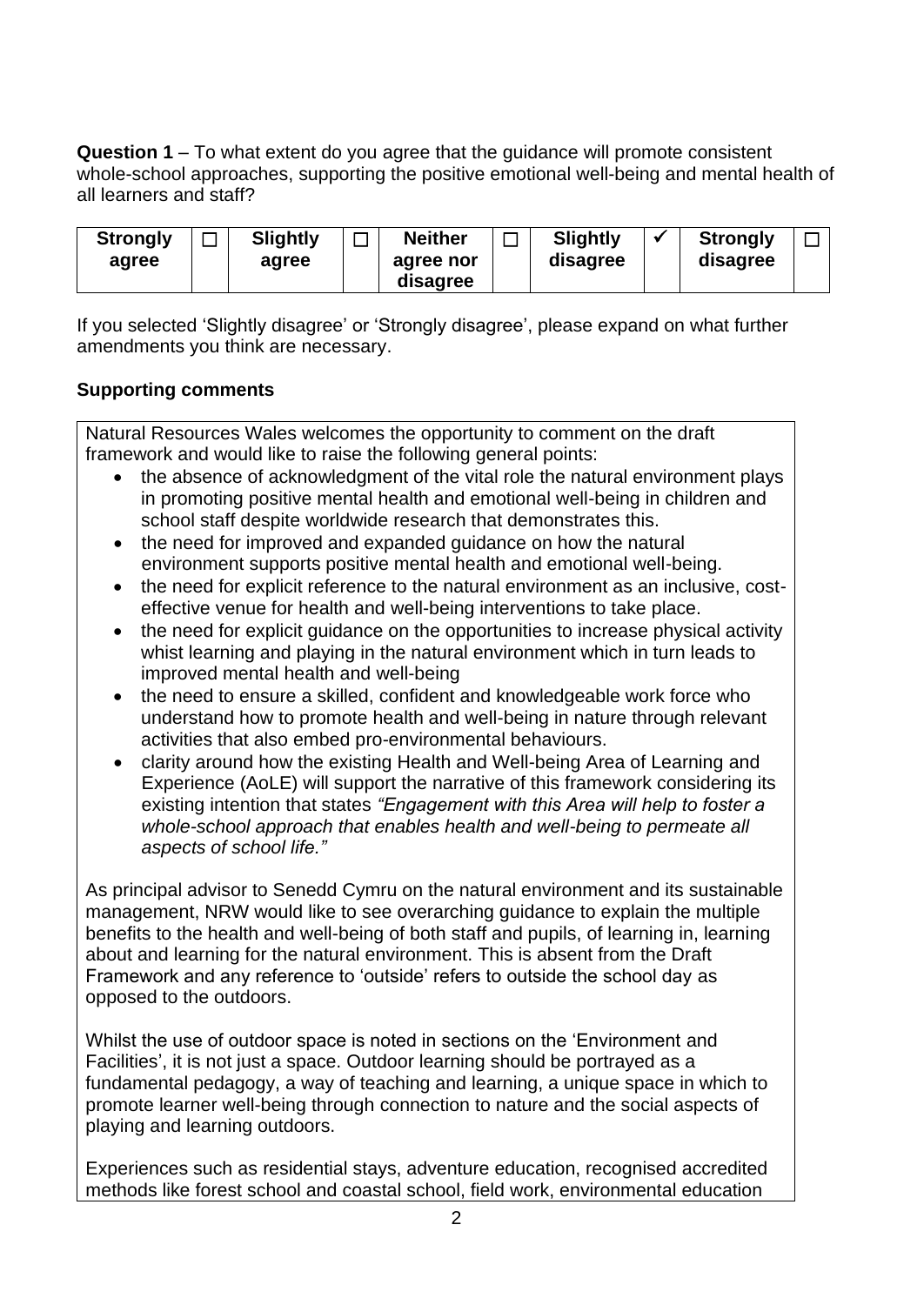and the use of school grounds, local parks, woodlands and beaches - all the places which can "provide rich experiences" for learners - are fundamental to developing emotional literacy, resilience and a sense of self.

Evidence from around the world demonstrates the benefits to health and well-being of a connection with the natural environment. Biophilia hypothesis outlines the idea that humans possess an innate tendency to seek connections with [nature](https://www.britannica.com/science/nature) and other forms of [life.](https://www.britannica.com/science/life) American biologist [Edward O. Wilson](https://www.britannica.com/biography/Edward-O-Wilson) in his work Biophilia (1984), proposed that the tendency of humans to focus on and to [affiliate](https://www.merriam-webster.com/dictionary/affiliate) with nature and other life-forms has, in part, a genetic basis and if missing can have a detrimental effect on overall human health. More recently this is particularly evident in research during COVID -19 (Healthychildren.org, 2020; Hayhow et al, 2019)

More information can also be found on the NRW [website](https://naturalresources.wales/guidance-and-advice/business-sectors/education-learning-and-skills/outdoor-learning-research/?lang=en) terms of the:

- opportunities to increase physical activity
- opportunities to increase attainment
- both of which contribute to improved mental health and well-being

Despite being deemed important enough to include the natural environment throughout the Curriculum for Wales guidance, AoLE's and in the recent Operational Guidance and Safe Return to School Guidance, with equal emphasis put on the indoor and outdoor classroom, this vital resource is not mentioned as a cost-effective well-being intervention in this framwork.

**Question 2** – To what extent do you agree that the guidance provides the right level of support for school staff and senior leadership teams to develop and embed best practice for delivering a whole-school approach to emotional well-being and mental health?

| <b>Slightly</b><br>—<br><b>Neither</b><br><b>Strongly</b><br>agree nor<br>agree<br>agree<br>disagree | <b>Slightly</b><br>disagree | <b>Strongly</b><br>disagree |
|------------------------------------------------------------------------------------------------------|-----------------------------|-----------------------------|
|------------------------------------------------------------------------------------------------------|-----------------------------|-----------------------------|

If you selected 'Slightly disagree' or 'Strongly disagree', please expand on what further amendments you think are necessary.

# **Supporting comments**

As a public sector organisation and principal advisor to Senedd Cymru on the natural environment and sustainable management of natural resources, we view the guidance as slightly helpful in terms of promoting a two-dimensional whole school ethos but it fails to include the outdoor element, specifically natural spaces undermining the development and embedding of vital best practice.

Teaching children in the natural environment is beneficial for the well-being of school staff and can lay down valuable foundations for future experiences and subject knowledge. Research over the last 10 years indicates that practitioners see children in a different light when teaching them in the outdoor environment and this positively affects the teacher to child relationship which in turn positively influences children's engagement in their learning (Bilton & Waters 2016; Natural Learning.org 2012).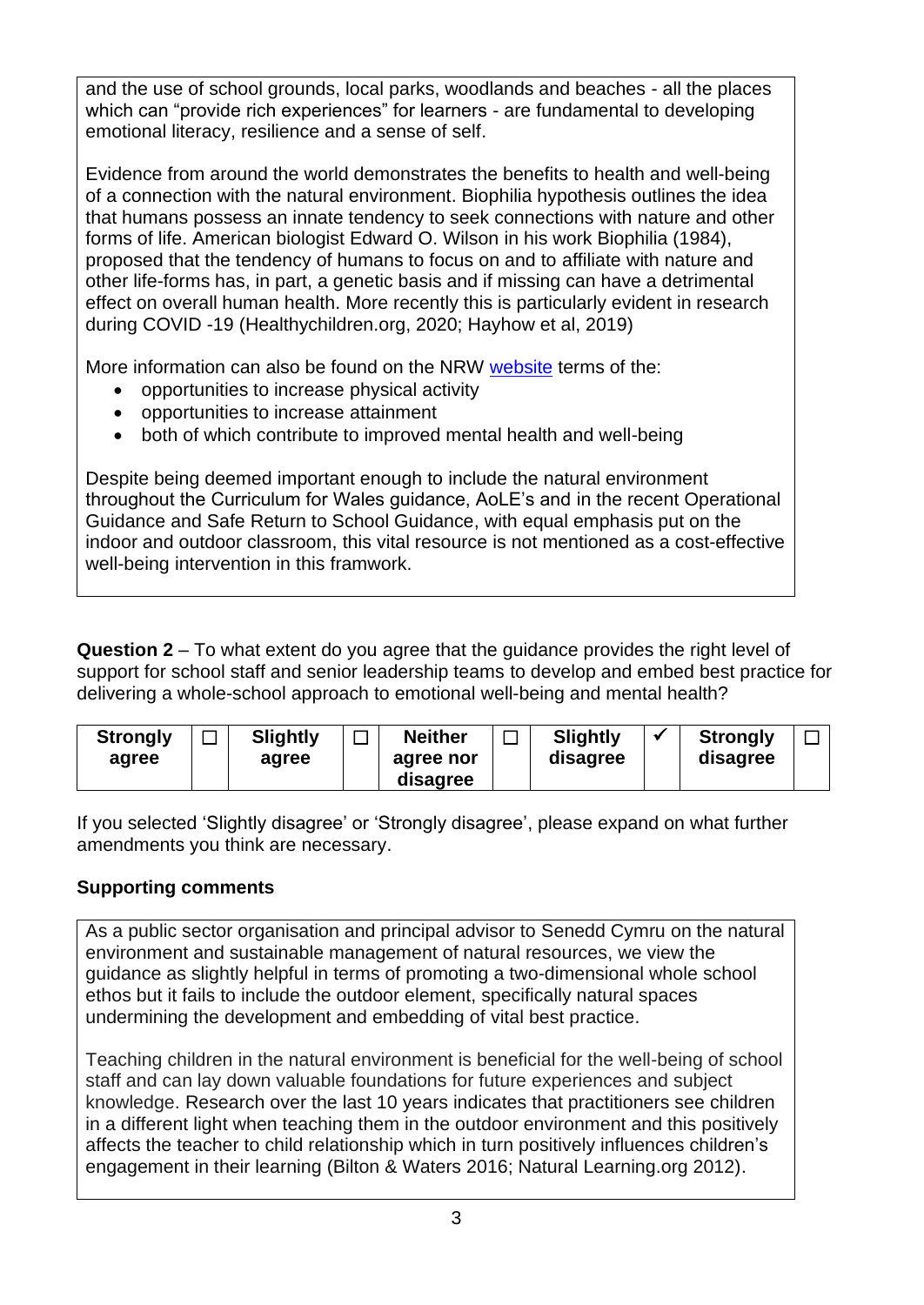Research in Scotland also found that children spending their school day covering curriculum subjects in a woodland setting were 2.7 times more active than on a usual school day. More surprisingly, they were found to be 2.4 times more active than a day with timetabled PE. The opportunities for increased physical activity and the realised benefits to mental health and well-being that this can bring are vital and must be understood and appreciated by school staff and leaders.

We welcome a whole school approach however, if we see school staff and senior leadership struggling with how to use the outdoors for learning, there is even more concern about the understanding of the health and well-being benefits of a connection to nature and how to promote positive behaviour change through interaction with the natural environment.

Many Key Stage 2 teachers who attend our professional learning courses do not recognise nature-based well-being or learning opportunities or know how to incorporate basic outdoor activities into their teaching and learning.

The content and experiences within Initial Teacher Education, childcare and youth work courses are going to be critical if the Framework is to serve our learners well. This requires a different pedagogical approach to truly address the intentions set out. There is a need to:

- draw on evidence-based practice for the delivery of well-being in schools
- provide universal professional learning for all school staff
- provide a targeted approach for more specialist well-being coordinators

If our learners are to enjoy positive well-being while meeting the four purposes of the Curriculum for Wales, experiences must include significant amounts of learning in, learning about and learning for the natural environment to ensure an early connection with nature and an understanding of local action and global consequence. Research shows that there are important positive correlations between human health, well-being intelligence and nature. Various studies have shown children are healthier, happier, smarter and more creative when they have a [connection to nature.](https://naturalresources.wales/guidance-and-advice/business-sectors/education-learning-and-skills/whats-your-connection-with-nature-like/?lang=en) This connection has positive effects on issues which can affect well-being including:

- children with attention deficit disorder
- children with asthma
- helping to prevent Vitamin D deficiency
- guarding against obesity and type 2 diabetes
- minimising childhood short sightedness
- promoting academic attainment
- reducing the symptoms of stress
- developing employability skills
- opportunities to increase physical activity
- opportunities to lay down a blueprint of pro environmental behaviour

**Question 3** – To what extent do you agree that the guidance provides sufficient direction to promote collaboration between schools and key partners such as statutory bodies, the third sector and parents/carers?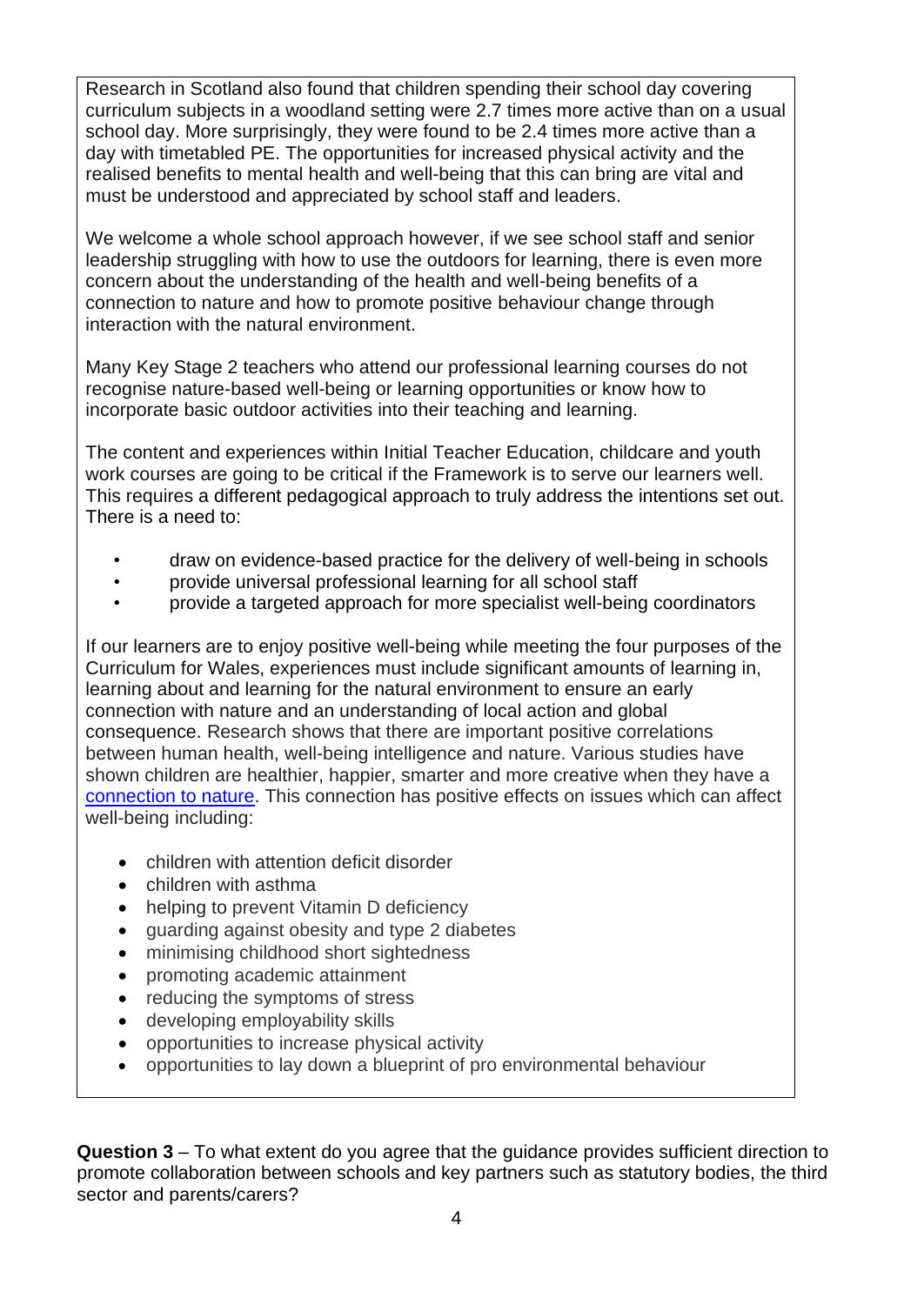| <b>Strongly</b><br>agree | <b>Slightly</b><br>–<br>agree | <b>Neither</b><br>agree nor<br>disagree |  | <b>Slightly</b><br>disagree |  | <b>Strongly</b><br>disagree |  |
|--------------------------|-------------------------------|-----------------------------------------|--|-----------------------------|--|-----------------------------|--|
|--------------------------|-------------------------------|-----------------------------------------|--|-----------------------------|--|-----------------------------|--|

If you selected 'Slightly disagree' or 'Strongly disagree', please expand on what further amendments you think are necessary.

#### **Supporting comments**

The Framework does not go far enough to suggest a role in each setting to act as a 'specialist' across well-being to collaborate with. Additional guidance is needed to identify what this would look like within a whole school approach.

Stakeholders and partners need time to analyse the framework and devise new supporting strategies and resources. Partnerships such as the Wales Physical Activity Partnership (WPAP) made up of Sports Wales, Pubic Health Wales and NRW are able to provide support in this area and would be happy to help.

It is important for Senedd Cymru to highlight those public-sector bodies and organisations who can offer high quality, reputable and free support, advice and guidance.

For example the [High Quality Outdoor Learning for Wales](https://www.walescouncilforoutdoorlearning.org/wp-content/uploads/2019/06/2338-High-quality-outdoor-learning-Wales_English.pdf) document has been included in recent Safe Return to School guidance and includes sections on:

- Outcome 2 confidence and character
- Outcome 3 health and well-being
- Outcome 4 social and emotional awareness
- Outcome 5 environmental awareness
- Outcome 6 activity skills
- Outcome 7 personal qualities
- Outcome 8 skills for life
- Outcome 9 increased motivation and appetite for learning
- Outcome 10 broadened horizons

Other members from the main learning networks in Wales also have tried and tested resources and training opportunities. Schools across North Wales are using outdoor approaches to mitigate trauma and lessons can be learnt from this practice.

**Question 4** – To what extent do you agree that the guidance provides the right balance between focusing on promoting and building emotional well-being and addressing the needs of those requiring targeted support for their mental health?

| <b>Strongly</b><br>agree | <b>Slightly</b><br>agree | <b>Neither</b><br>agree nor | <b>Slightly</b><br>disagree | <b>Strongly</b><br>disagree |  |
|--------------------------|--------------------------|-----------------------------|-----------------------------|-----------------------------|--|
|                          |                          | disagree                    |                             |                             |  |

If you selected 'Slightly disagree' or 'Strongly disagree', please expand on what further amendments you think are necessary.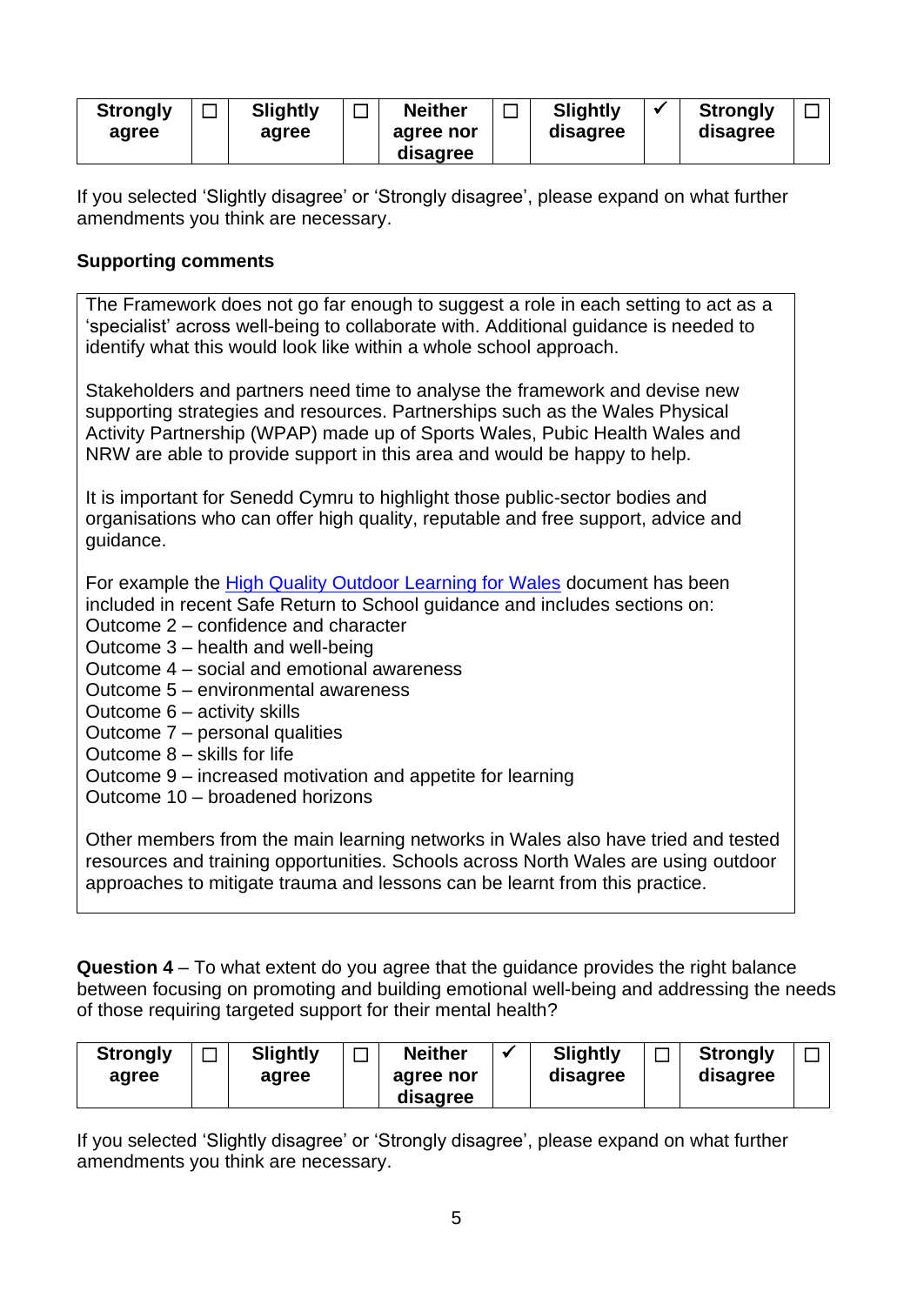#### **Supporting comments**

The guidance does suggest examples of those requiring targeted support and studies have highlighted the benefits of learning in a natural environment for those with additional learning needs and existing mental health issues. However, it needs to be clear that the benefits of engaging, learning and playing in the outdoors are applicable to all learners and can be preventative as well as restorative.

**Question 5** – Following the introduction of remote learning as a result of Covid19, please explain what (if any) changes to the guidance could be made to ensure it fully supports a 'blended learning' approach which combines remote and traditional classroom learning.

Blended learning can be very successful and is already being utilised well in some settings. Blended learning must be seen as three-fold – the indoor classroom, the use of technology and the outdoor classroom. The important role of the outdoors has been recognised in the Operational Guidance which states:

*It also has important benefits during the COVID-19 outbreak as:*

- *evidence indicates that the risk of infection is reduced outdoors*
- *evidence suggests that the virus suffers in sunlight*
- *social distancing is easier to observe and maintain outside, which Practically, it may be easier for practitioners to manage larger groups of learners outdoors.*

However, **all** practitioners need to know and understand the ways in which this can work and how technology and the outdoors can be used together in an engaging way. Recent research also offers ways in which technology can be used to actually reconnect children with nature (Sakr, 2020, Boulton, 2020) when used as part of a blended approach. Listed suggestions of how this can be applied including case studies and resources would be useful for practitioners to consider as part of the guidance. Statements that simply describe or suggest offering a blended approach are not particularly helpful and at a time when teaching staff are dealing with the unknown, practical help is required. NRW and members of the learning networks it facilitates would be happy to support this development.

**Question 6** – Following publication of the guidance, what (if any) implementation activity (e.g. training and/or awareness-raising for specific audiences) do you consider will be necessary?

This will be a new mandate for the majority of school staff and senior leadership at a time of great change and with the embedding of the new curriculum already resulting in an existing deficit in confidence and competence across school staff, there is a risk of inflating this further. Many may have limited experience or exposure during initial teacher education to health and well-being pedagogies including outdoor learning.

Consistent training for teachers and education practitioners will need to be made available to help them adjust and implement practice that can confidently support children's health and well-being. This should include workshops on mental health and well-being for all with the uptake of accredited qualifications for those who wish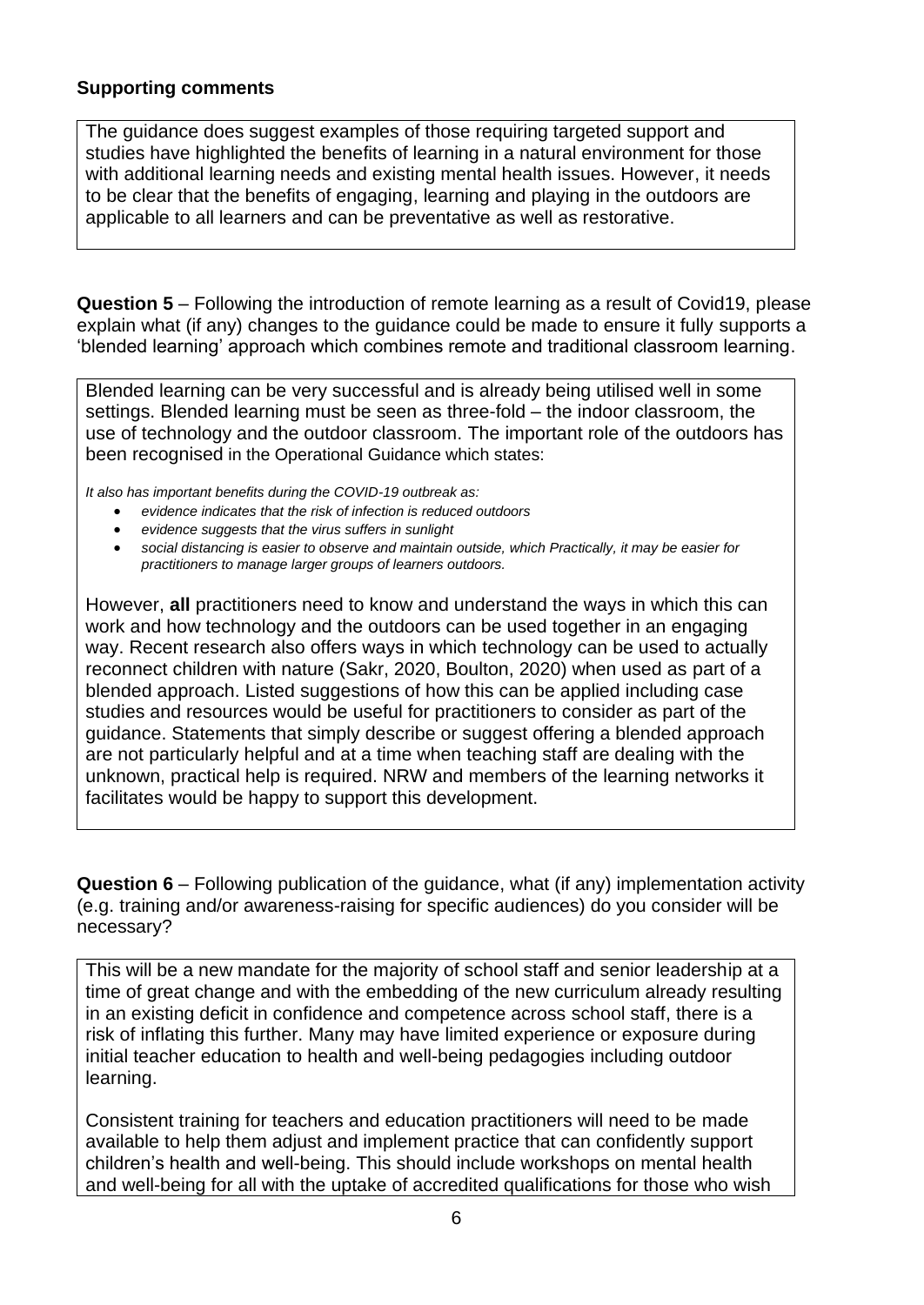to take their learning further. Agored Cymru have a range of recently reviewed certificates and awards in outdoor learning pedagogy and well-being in nature. Webinars or restrictions allowing, face to face courses can be provided on:

- How to survey, develop, use and maintain the outdoor classroom
- How to develop and use the outdoor classroom to increase physical activity which in turn has a positive effect on mental health and well-being
- Approaches to blended learning and the use of digital technology to reconnect children to the natural environment
- Understanding the benefits of learning outdoors on children's health and wellbeing
- Confidence in basic risk assessment and risk benefit analysis for outdoor learning

All courses would include cost effective, low resource activities and games, linked to and teaching across the curriculum.

The new curriculum may require specialist practitioners in health and wellbeing to enable the realisation of the Health and Well-being AoLE, requiring a new, professional development pathway from initial teacher education through to leadership development.

NRW would like to see every setting with at least one appropriately trained and qualified member of staff who fully understands outdoor learning pedagogy and the wider determinants of heath and can implement interventions in order to gain the multiple benefits for staff and learners the natural environment can realise. This would be a cost-effective method of ensuring both pupil development and local environmental gains.

**Question 7** – Are our proposals for governance and accountability enough to ensure the guidance is embedded in practice? In particular, are Regional Partnership Boards best placed to hold all stakeholders to account?

No comment

**Question 8** – We would like to know your views on the effects that the guidance would have on the Welsh language, specifically on:

- i) opportunities for people to use Welsh
- ii) treating the Welsh language no less favourably than the English language.

What effects do you think there would be? How could positive effects be increased, or negative effects be mitigated?

## **Supporting comments**

No comment